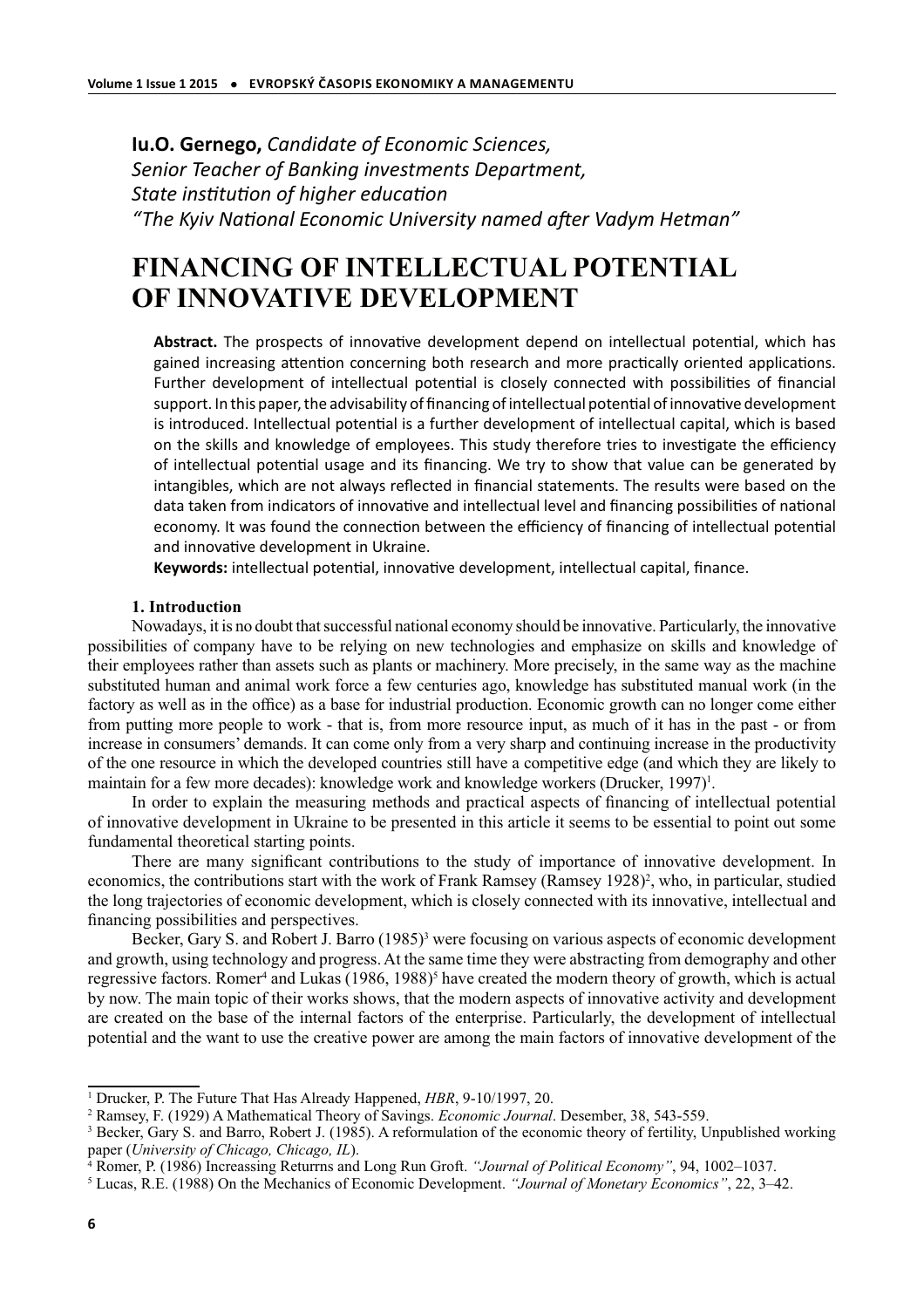separate enterprise. Otherwise, mainly such internal factors aren't independent. They are created because of stimulation (specially financing) of enterprise and government. Nowadays it is important to combine both the internal and external factors for creation and continue of further innovative development.

Schumpeter (2008)<sup>6</sup> made in his "Theory of economic development" a conclusion about the main role of entrepreneur and his innovative and intellectual possibilities in the innovative development. The entrepreneur is able to change the productivity, create new goods, services and products, to grow the technical possibilities of the enterprise. The stimulation of innovative activity of the entrepreneur stimulates the innovative development of the enterprise and the society in general. But according to Schumpeter's point of view the innovative development is completely impossible without the financing. The credit is one of the main conditions for realization of innovation. It helps to find the important amount of the capital.

The great contribution to the theoretical aspects of innovative development made Kondratieff (2002)<sup>7</sup>, paid attention to the dependence of cycles of economic growth from the technological waves. It is possible to remark, that technological growth is the consequence of the stimulation and development of the intellectual potential.

On the other hand, Bernal  $(1935)^8$  have made the conclusion, that the property of the science and intellectual potential is the next step of innovative development and technical progress. Because of the last, we are able to make a decision about the circles of innovative development, intellectual potential and their stimulation (specially financing). The innovative development and intellectual potential are both dependent from each other.

Upon the previous points of views, Kuznets (1958)<sup>9</sup> have made a conclusion about the new source of innovative growth, which means the development of science and intellectual possibilities of the nation.

Nowadays Giarratana, Torrisi and Pagano (2005)<sup>10</sup> have point of view, that for example in Ireland the quick innovative development of possible because of the creation of big innovative corporations. Such types of enterprises are able to finance their innovative wants. Besides this factor the scientists pay the attention to the great amount of the intellectual capital and its right management and stimulating.

Upon to the points of views above mentioned we confirm, that instead of differences, all of them conclude, that innovative development is impossible without the right usage of intellectual potential. The intellectual potential is developed under the conditions of sufficient financing.

Therefore this study is trying to investigate the efficiencies of intellectual potential and its financing. In addition, the study also attempts to analyze the connections between intellectual capital and innovative development.

# **2. Methods of analysis**

Nowadays there are different separated theoretical methods to study innovative development, measure the efficiencies of intellectual potential and its financing (Pulic, 1998; Riahi-Belkaoui, 2003; Usoff, Thibodeau and Burnaby, 2002; Mattson, Barett, Mellichamp, 1994: S de Mel, McKenzie, Woodruff, 2009)<sup>11</sup>, <sup>12</sup>, <sup>13</sup>, <sup>14</sup>, <sup>15</sup>.

<sup>6</sup> Schumpeter, J.A., [1911] (2008), The Theory of Economic Development: An Inquiry into Profits, Capital, Credit, Interest and the Business Cycle, translated from the German by Redvers Opie, New Brunswick (U.S.A) and London (U.K.): *Transaction Publishers*.

<sup>7</sup> Kondratieff, N.D. (2002) [1926]. The Major Cycles of the Conjuncture and the Theory of Forecast. Moscow: Economika.

<sup>8</sup> Bernal, J.D. Science and Industry. in: Hall, Sir D et al., (1935). *The frustration of Science (London: Allen and Unwinn)*, 45-48.

<sup>9</sup> Kuznets, S. (1958). Long Swings in the Growth of Population and in Related Economic Variables. *Proceeding of the American Philosophical Society* 102(1): 25–52.

<sup>10</sup> Giarratana, M., Torrisi, S., and Pagano, A. (2005) The Role of MNCs in the Evolution of the Software Industry in India, Ireland and Israel". In A. Aurora and A. Gambardella, eds., From Underdogs to Tigers: The Rise and Growth of the Software Industry in Some Emerging Economies. Oxford, UK: *Oxford University Press*.

<sup>&</sup>lt;sup>11</sup> Pulic, A. (1998). "Measuring the performance of intellectual potential in the knowledge economy" available at: <www.measuring-ip.at>.

 $12$  Riahi-Belkaoui, A. (2003). Intellectual capital and firm performance of US multinational firms. A study of the resourcebased and stakeholder views. *Journal of Intellectual Capital*, 4, 215- 226.

<sup>&</sup>lt;sup>13</sup> Usoff, C.A., Thibodeau, J.C., and Burnaby, P. (2002). The importance of intellectual capital and its effect on performance measurement systems. *Managerial Auditing Journal,* 17, 9-15.

<sup>&</sup>lt;sup>14</sup> Mattson, J., Barett, B., Mellichamp, J. (1994). Software Development Costs Estimation Using Function Points. IEEE. *Transactions on Software Engineering*, 4, 275 – 287.

<sup>15</sup> S de Mel, McKenzie, D., Woodruff, C. Innovative Firms or Innovative Owners. Determinants of Innovation in Micro, Small, and Medium Enterprises. – *Policy Research Working Paper*: The World Bank Development Research Group. *Finance and Private Sector Team*, May 2009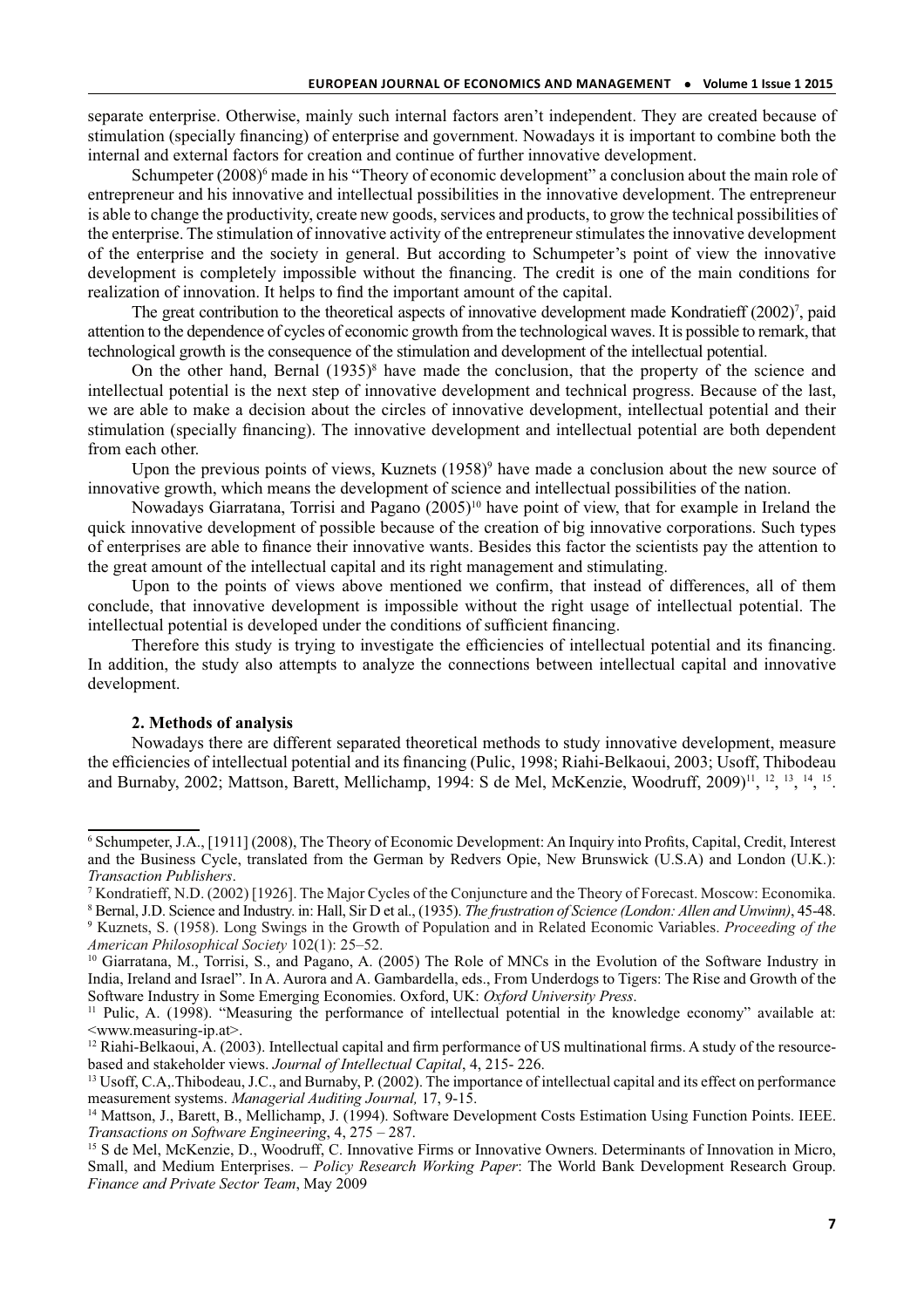In this article we try to combine the intellectual potential, possibilities of financing and innovative development. Moreover, it is important to study such theoretical methods which will be suitable for the practical usage.

It is almost impossible to measure the level of intellectual potential only with the help of financial measurements. It is the reason for development of several approaches which all, more or less, try to synthesize financial and non-financial measurements into one management tool. To obtain an overview Sveiby categorizes the different methods according to their ambition to assign a dollar value and their level of detail (Sveiby, 2001)<sup>16</sup>. The validity of these approaches varies considerably and among the most recognized are the intangible assets monitor (Sveiby, 1997), the Skandia navigator (Edvinsson and Malone,  $1997$ )<sup>17</sup>.

One of the best known analytical methods is the Skandia Navigator. Skandia AFS was the first company in which an attempt to calculate intellectual capital was taken. It was associated with the shareholders' interest why the stock value of the company's shares may exceed the accounting value. At the beginning of the 1990s, L. Edvinsson along with specialists from Skandia began research, the result of which would have allowed to answer the above question. In Skandia, working on that answer resulted in creation of a report on intellectual capital (Identification of intellectual capital), which was presented in May 1995<sup>18</sup>.

The model prepared by Skandia, named Skandia Navigator, is a process model supported by the computer system Dolphin. It contains 164 measurement metrics, which were divided into intellectual (91) and traditional (73). These metrics cover five business areas of the company: financial, client, process, human and development. Within each area, a specific set of indices describing a given intangible resource is suggested<sup>19</sup>.

There are some thought, that the most interesting are the scorecard methods. The most prominent of these deserves a more thorough explanation. For example, the intangible assets monitor was developed by Sveiby (1997) and he uses a conceptual framework based on three groups of intangible assets: external structure (brands, customer and supplier relations); internal structure (the organization, management, manual systems, attitudes,  $R&D$ , software) and individual competence (education, experience)<sup>20</sup>.

Based on the previous mentioned points of views we suppose that the analytical method has to be used for measurement of intellectual potential in Ukraine. Moreover, both financial and non-financial measurements have to be used.

### **3. Results and Findings**

Based on the data collected from annual reports listed in States Statistics Service of Ukraine and The National Bank of Ukraine frequency analysis was done on the financing of intellectual potential of innovative development.

Based on the analytical methods the attention is paid to the financial and nonfinancial measurements. The expenditures for performing scientific and technical work are considered as the financial measurements in the article (Table 1).

| . .<br>۰.<br>۰,<br>×<br>۰, |  |
|----------------------------|--|

|                   | Expenditures for performing scientific and technical work, million UAH |                         |                    |
|-------------------|------------------------------------------------------------------------|-------------------------|--------------------|
|                   | All Expenditures                                                       | Account of state budget | Other Expenditures |
| 2009              | 7822,2                                                                 | 3398,6                  | 4423,6             |
| 2010              | 8995,9                                                                 | 3704,3                  | 5291,6             |
| 2011              | 9591,3                                                                 | 3859,7                  | 5731,6             |
| 2012              | 10558,5                                                                | 4709,1                  | 5849,4             |
| 2013              | 11161,1                                                                | 4762,1                  | 6399               |
| 2014 (nine month) | 6992,7                                                                 | 2878,4                  | 4114,3             |

**Financial measurements of financing of intellectual potential of innovative development\***

*Source:* complied by the author on the basis of Statistical information. States Statistics Service of Ukraine. Electronic resource. Available at: http://www.ukrstat.gov.ua/; The National Bank of Ukraine. Electronic resource. Available at: http://www.bank.gov.ua/control/en/index

<sup>&</sup>lt;sup>16</sup> Sveiby, K.E. (2001), "Methods for measuring intangible assets", <www.sveiby.com/articles/IntangibleMethods.htm> <sup>17</sup> Sveiby, K.E. (1997), The New Organizational Wealth: *Managing and Measuring Knowledge Based Assets, Berett Koehler Publisher, San Francisco, CA*.

<sup>&</sup>lt;sup>18</sup> Edvinsson, L. and Malone, M.S. (1997), Intellectual Capital – The Proven way to Establish your Company's Real Value by Measuring its Hidden Brainpower, *HarperBusiness, New York, NY*.

<sup>19</sup> Paździor, A., Paździor, M. (2012) Measurement of intellectual capital in a company. *Management, Knowledge and Learning. International Conference. Slovenia*.

<sup>20</sup> Sveiby, K.E. (1997), The New Organizational Wealth: *Managing and Measuring Knowledge Based Assets, Berett Koehler Publisher, San Francisco, CA*.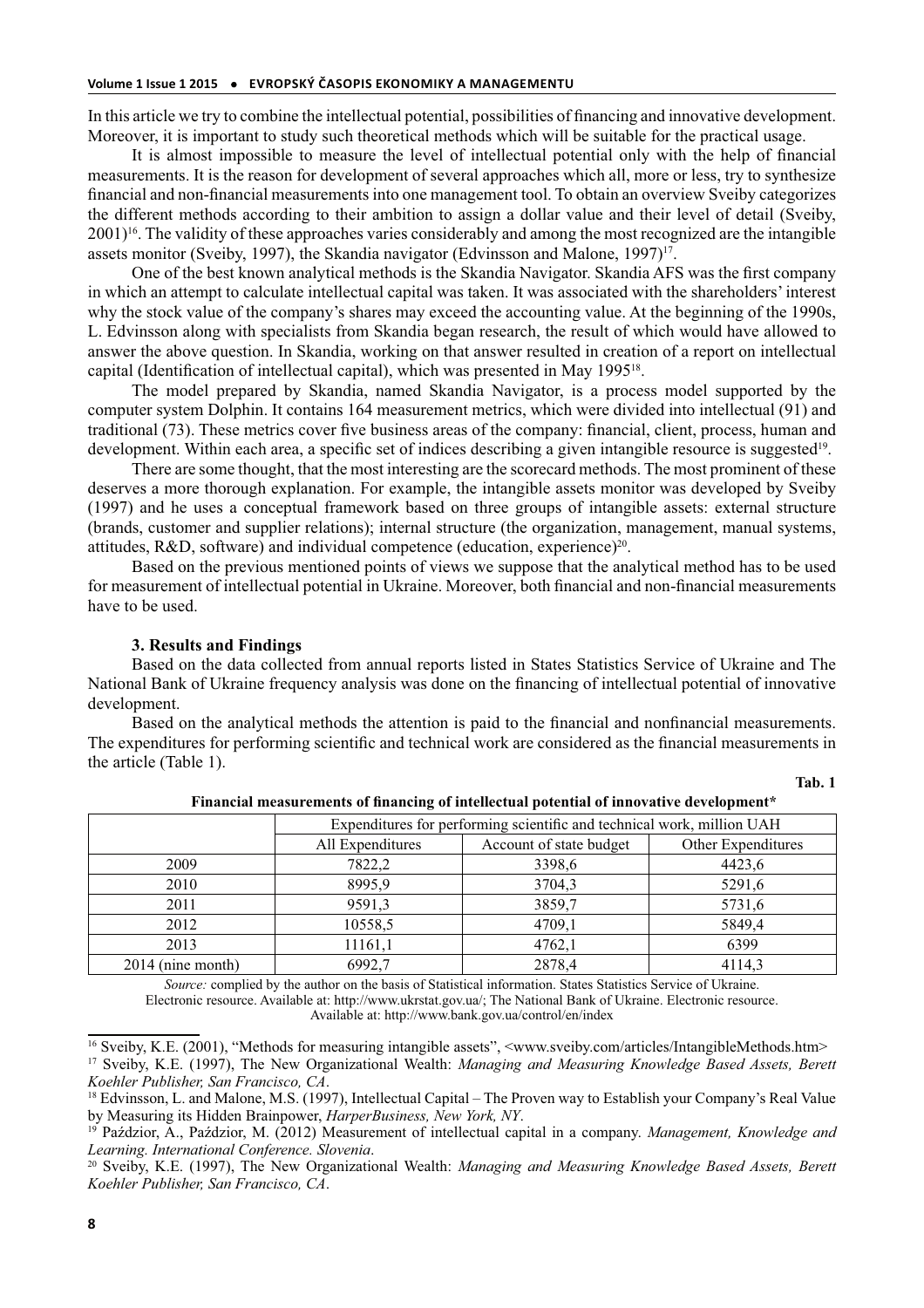Based on the data of Table 1 we conclude that there was a slow growth of financial measurements of financing of intellectual potential of innovative development before 2014 year. Therefore the account of state budget was not enough (Figure 1).



**Fig. 1. Expenditures for performing scientific and technical work\***

*Source:* complied by the author on the basis of Statistical information. States Statistics Service of Ukraine. Electronic resource. Available at: http://www.ukrstat.gov.ua/; The National Bank of Ukraine. Electronic resource. Available at: http://www.bank.gov.ua/control/en/index

Moreover, we observe the small part of credit resources, which were involved for the development of intellectual potential and further innovative development of national economy (Table 2).

| . .<br>۰,<br>۰. |  |
|-----------------|--|
|                 |  |

|                                                         | Indicator, billion UAH |        |        |        |        |
|---------------------------------------------------------|------------------------|--------|--------|--------|--------|
|                                                         | 2009                   | 2010   | 2011   | 2012   | 2013   |
| In general                                              | 436,77                 | 453,68 | 500,54 | 570,74 | 606,95 |
| professional<br>scientific and<br>technical<br>activity | X                      | X      | X      | X      | 45,76  |
| education                                               | 0,21                   | 0,17   | 0,11   | 0,11   | 0,23   |

**The trends of changes of credit resources' volumes for intellectual and innovative development\***

*Source:* complied by the author on the basis of Statistical information. States Statistics Service of Ukraine. Electronic resource. Available at: http://www.ukrstat.gov.ua/; The National Bank of Ukraine. Electronic resource.

Available at: http://www.bank.gov.ua/control/en/index

Based on the data, which shown in the Table 2, we are able to suppose, that specially credit could have the potential for further stabilization and growth of financing, of intellectual and innovative development. It is possible under the condition of further activation of crediting of professional scientific and technical activity (Figure 2).

Altogether, the financial measurements show a rather low level of intellectual potential financing (spatially states financing) in Ukraine. Further innovative development needs the stabilisation and perfection of financing possibilities. But on the other hand it is impossible without non-financial measurements. Upon our point of view, the number of the organizations which carry out scientific researches and development and scientific manpower are supposed to be the non-financial indicators of intellectual potential of innovative development (Table 3).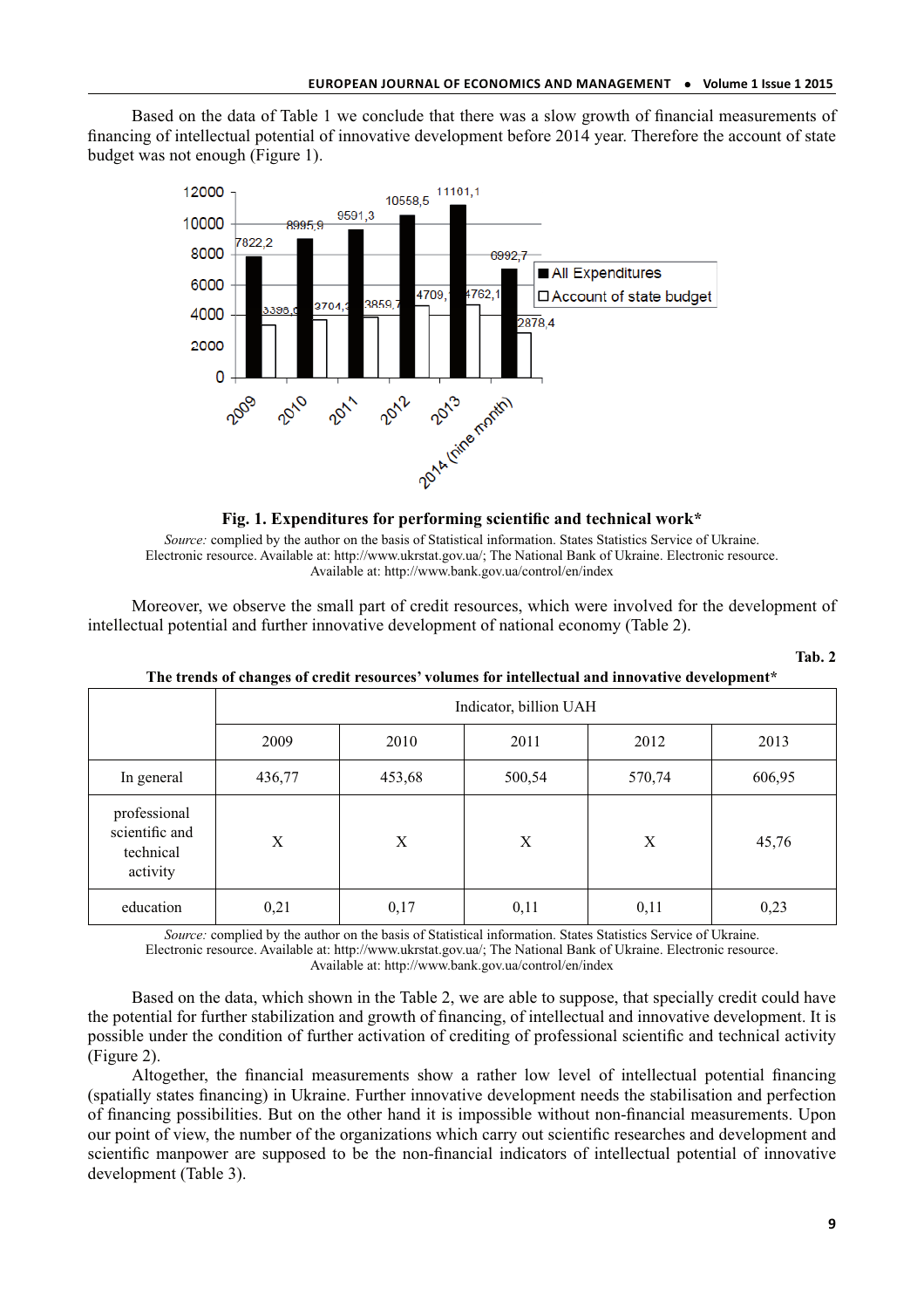

**Fig. 2. Indicators of crediting of intellectual potential growth\***

*Source:* complied by the author on the basis of Statistical information. States Statistics Service of Ukraine. Electronic resource. Available at: http://www.ukrstat.gov.ua/; The National Bank of Ukraine. Electronic resource. Available at: http://www.bank.gov.ua/control/en/index

#### **Tab. 3**

**The growth of non-financial indicators of intellectual potential of innovative development\***

|      | Number of the organizations which<br>carry out scientific researches and<br>development | Scientific manpower, persons |
|------|-----------------------------------------------------------------------------------------|------------------------------|
| 2009 | 97,24                                                                                   | 98,16                        |
| 2010 | 97,24                                                                                   | 96,93                        |
| 2011 | 96,32                                                                                   | 94,87                        |
| 2012 | 96,25                                                                                   | 96,54                        |
| 2013 | 94,62                                                                                   | 94,91                        |

*Source:* complied by the author on the basis of Statistical information. States Statistics Service of Ukraine. Electronic resource. Available at: http://www.ukrstat.gov.ua/; The National Bank of Ukraine. Electronic resource. Available at: http://www.bank.gov.ua/control/en/index

The both non-financial indicators, that mentioned above, show a relative stability (Figure 3).





*Source:* complied by the author on the basis of Statistical information. States Statistics Service of Ukraine. Electronic resource. Available at: http://www.ukrstat.gov.ua/; The National Bank of Ukraine. Electronic resource. Available at: http://www.bank.gov.ua/control/en/index

Nowadays for the national economy is important to save the stabilisation of non-financial indicators and control the financial indicators for further development of possible innovative resources.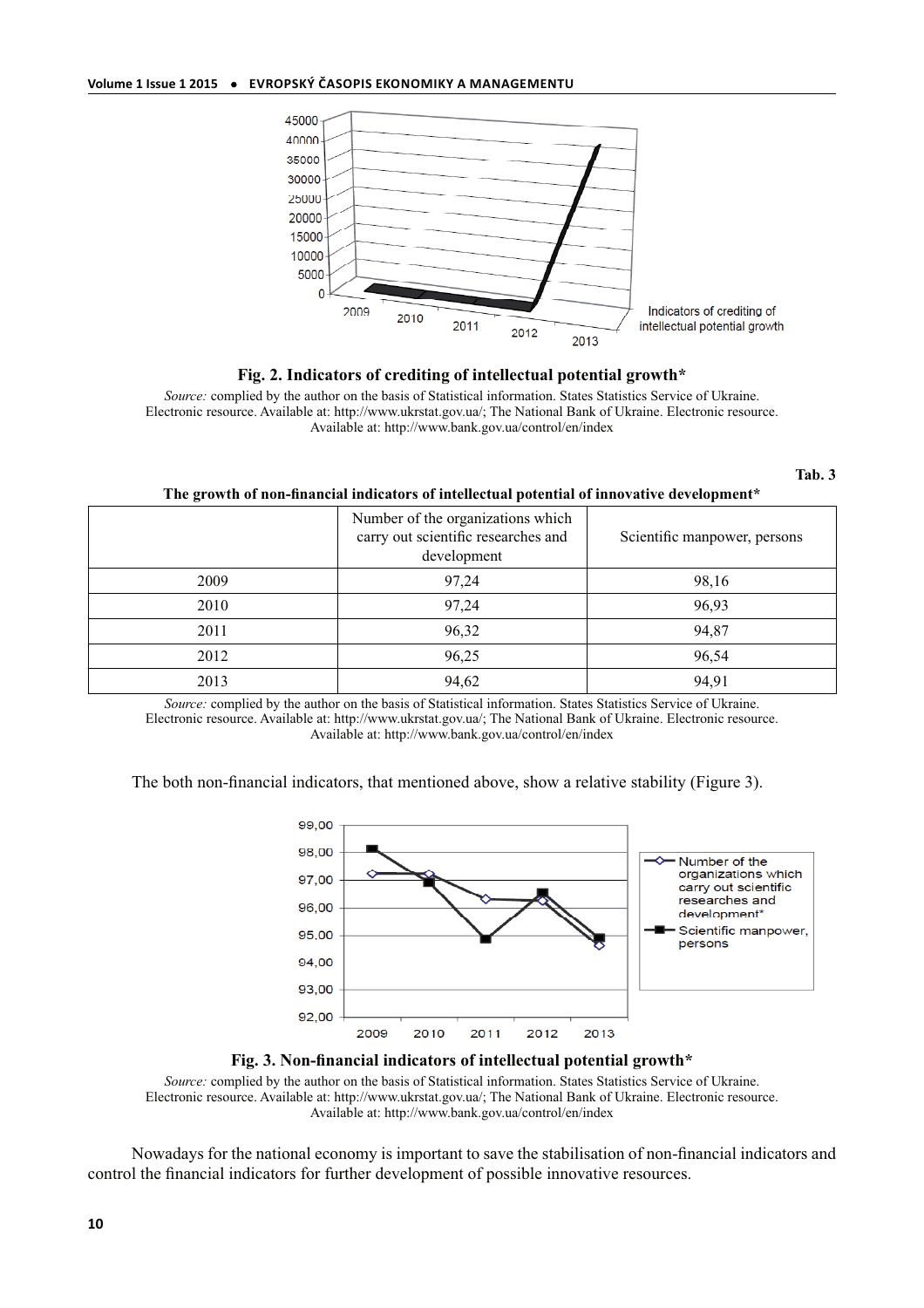# **3. Discussions and conclusions**

In order to build the worldwide competitive economy, its innovative development has to be presented. Moreover, there is need for the growth of intellectual potential for such a goal. For the above mentioned purpose is important to satisfied financing needs of the separate entrepreneurs and the national economy as a whole. The results of the current study found that, the importance of innovative development isn't the creation of our modern scientists. The significant role of innovative development, its intellectual potential and their financing were the subjects of studies of famous representatives of the classical political economy. For example, these points of views were developed in the works of Drucker, Ramsey, Schumpeter and Kondratieff. It is possible to conclude, that spatially the possibilities of financing of intellectual potential of innovative development are the base for combining the theoretical points of views and the practical prospects for further economic development (Figure 4).



**Fig. 4. Practical usage of financing of intellectual potential of innovative development**

The study was conducted using analytical method. The analytical method of analysis used was the one developed by Sveiby, Edvinsson and Malone. The main conclusions from this particular study are: both financial and non-financial measurements have to be used for measurement of intellectual potential, its influence on the innovative development and the effectiveness of their financing. Based on the data collected from annual reports listed in States Statistics Service of Ukraine are made some calculations and analytical conclusions, that perform a rather low level of intellectual potential financing (spatially states financing) in Ukraine. On the other hand we have prospects for further development of intellectual potential of the nation. It is possible to use more financing resources in the form of credit for such a purpose.

The current study has it limitation in terms of its samples (which is only analytical method). Future research can also compare other methods of measurement of financing of intellectual potential of innovative development.

### **References**

1. Drucker P.: The Future That Has Already Happened, HBR, 9-10/1997, s. 20

2. Ramsey F. (1929) A Mathematical Theory of Savings // Economic Journal. Desember. Vol. 38. P. 543-559.

3. Becker, Gary S. and Robert J. Barro, 1985, A reformulation of the economic theory of fertility, Unpublished working paper (University of Chicago, Chicago, IL).

4. Romer P. (1986) Increassing Returrns and Long Run Groft. "Journal of Political Economy". Vol. 94. – P. 1002–1037

5. Lucas R.E. (1988) On the Mechanics of Economic Development. "Journal of Monetary Economics". Vol. 22. Р. 3–42.

6. Schzmpeter, J.A., [1911] (2008), The Theory of Economic Development: An Inquiry into Profits, Capital, Credit, Interest and the Business Cycle, translated from the German by Redvers Opie, New Brunswick (U.S.A) and London (U.K.): Transaction Publishers.